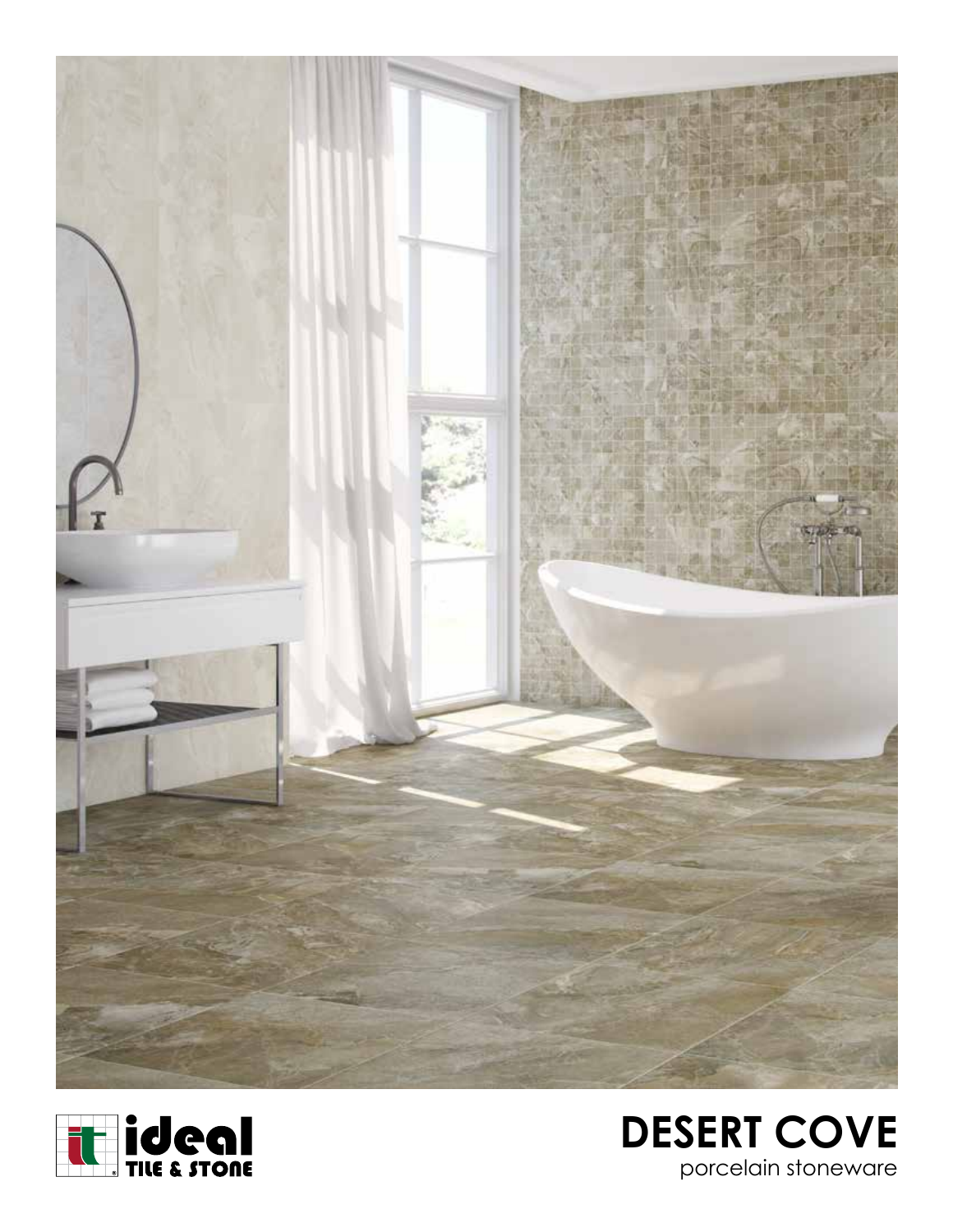

**GREY • 12x24 / 2x2 mosaic (** *NOCE on floor* **)**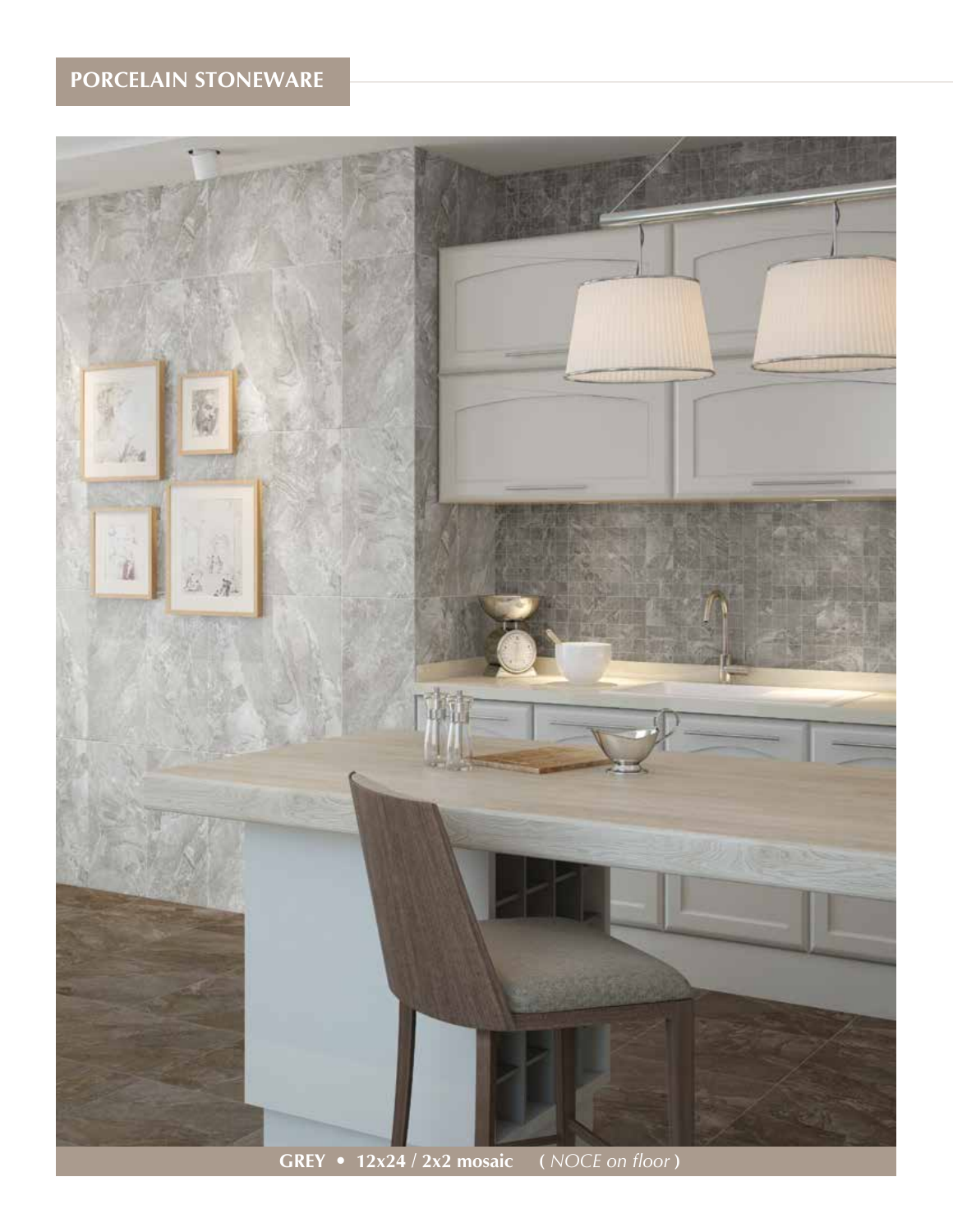



COP DCGR MOS22

 $|12 \times 24|$ 



COP DCGR 1224 COP DCGR 13



COP DCGR 18



Grey

| 18 x 18 |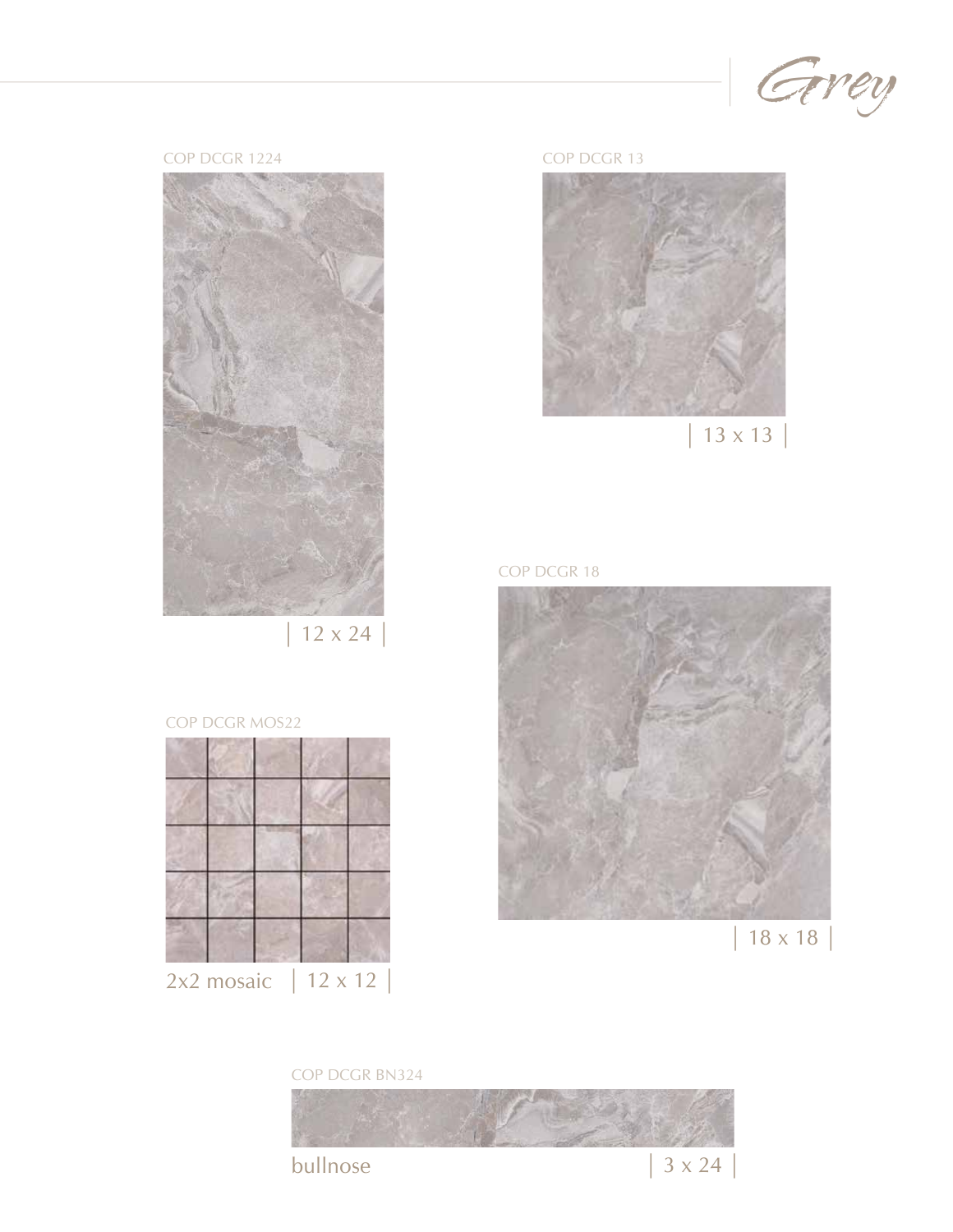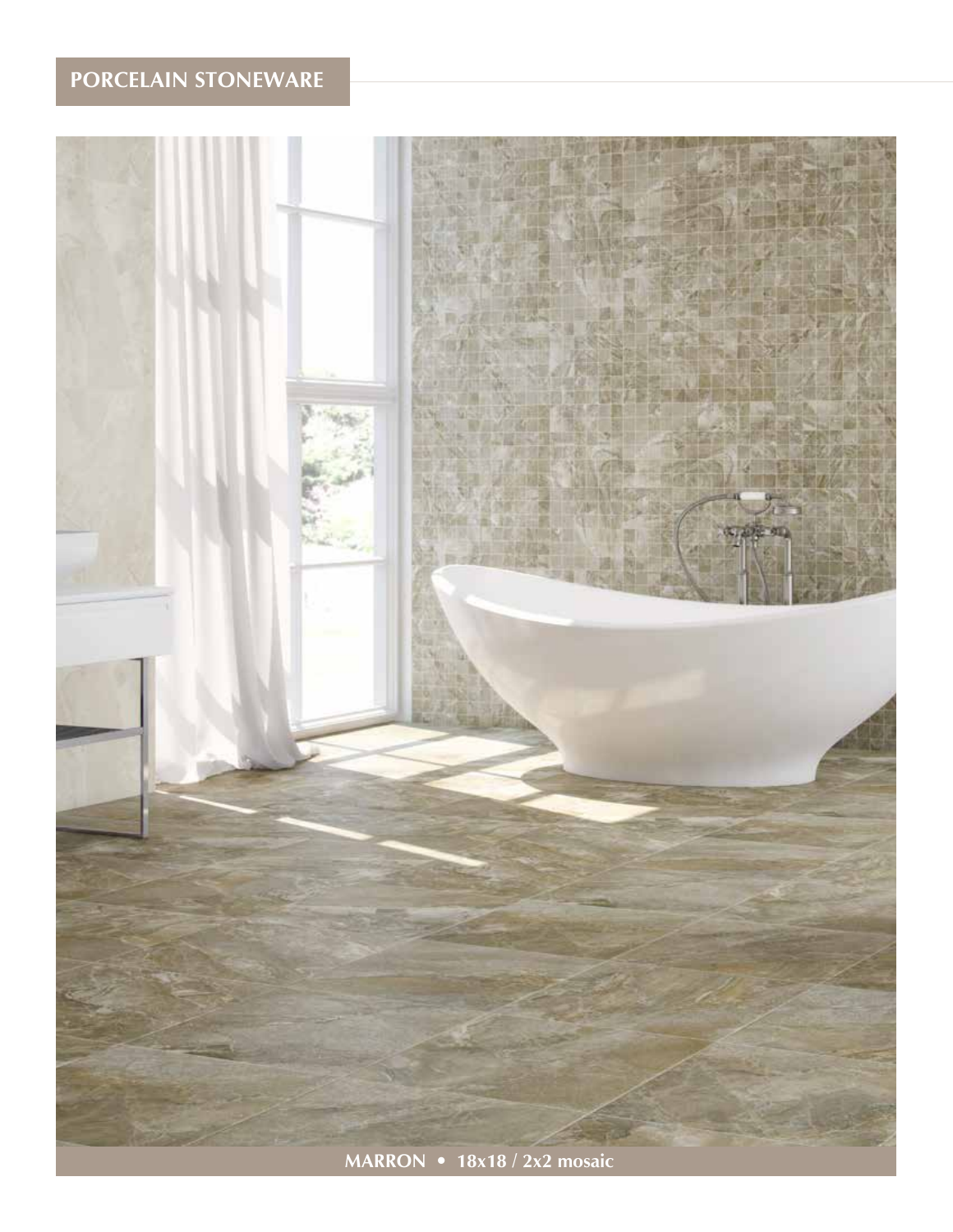



COP DCMA 1224 COP DCMA 13



| 13 x 13 |

COP DCMA 18



| 18 x 18 |

COP DCMA MOS22



2x2 mosaic | 12 x 12 |

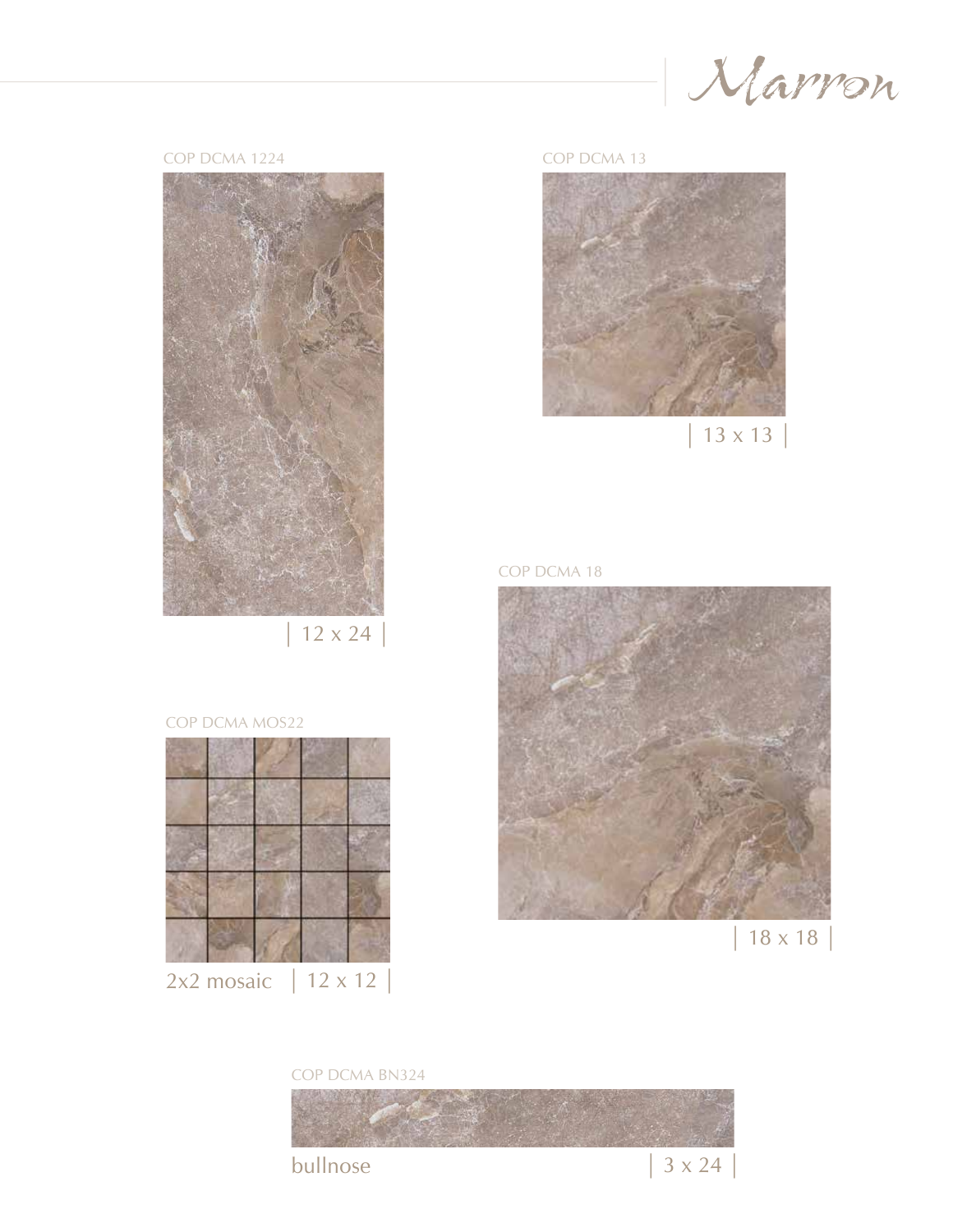

**NOCE • 18x18 (** *GREY on wall* **)**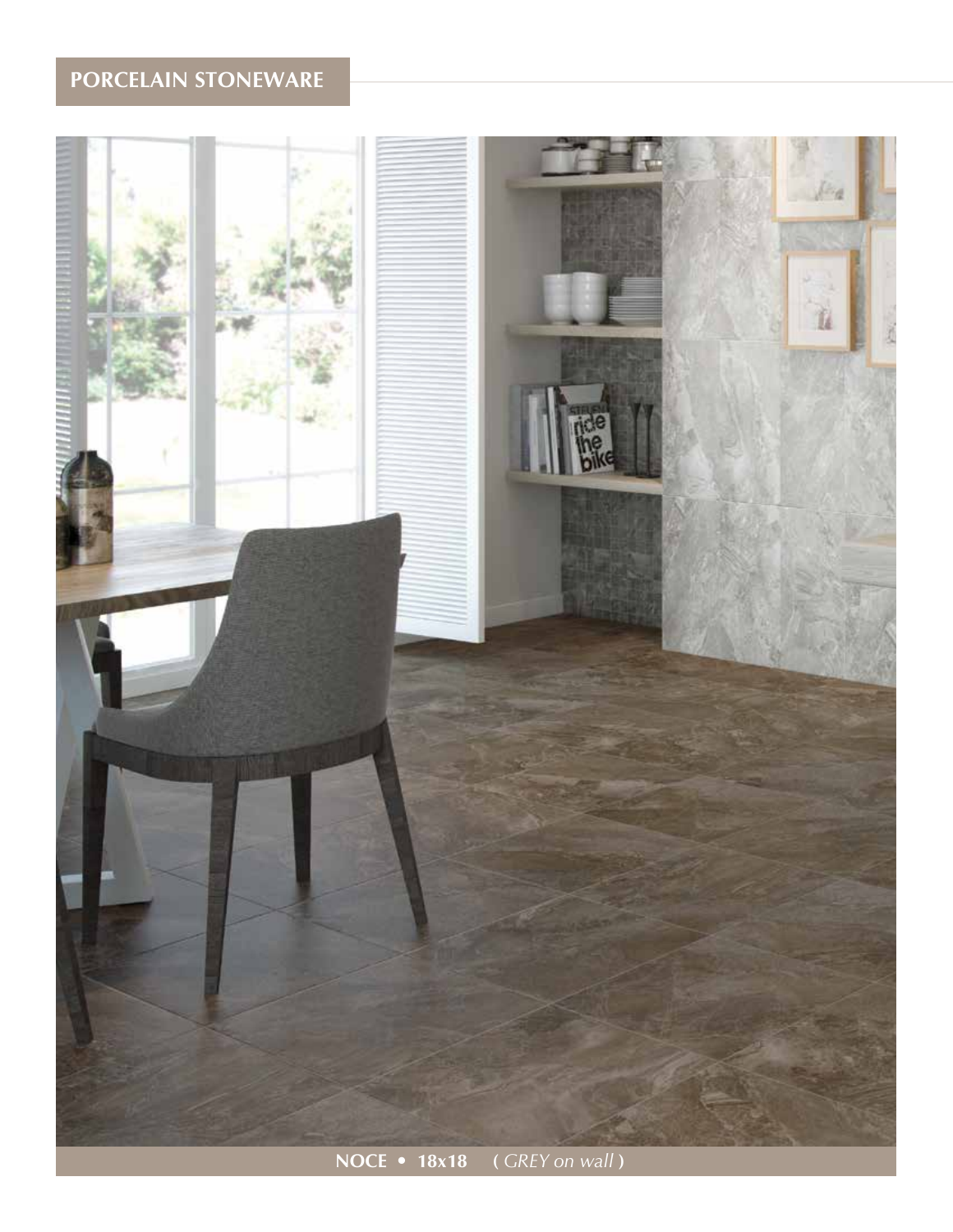

COP DCNO BN324



COP DCNO MOS22



 $12 \times 24$ 



COP DCNO 1224 COP DCNO 13

COP DCNO 18



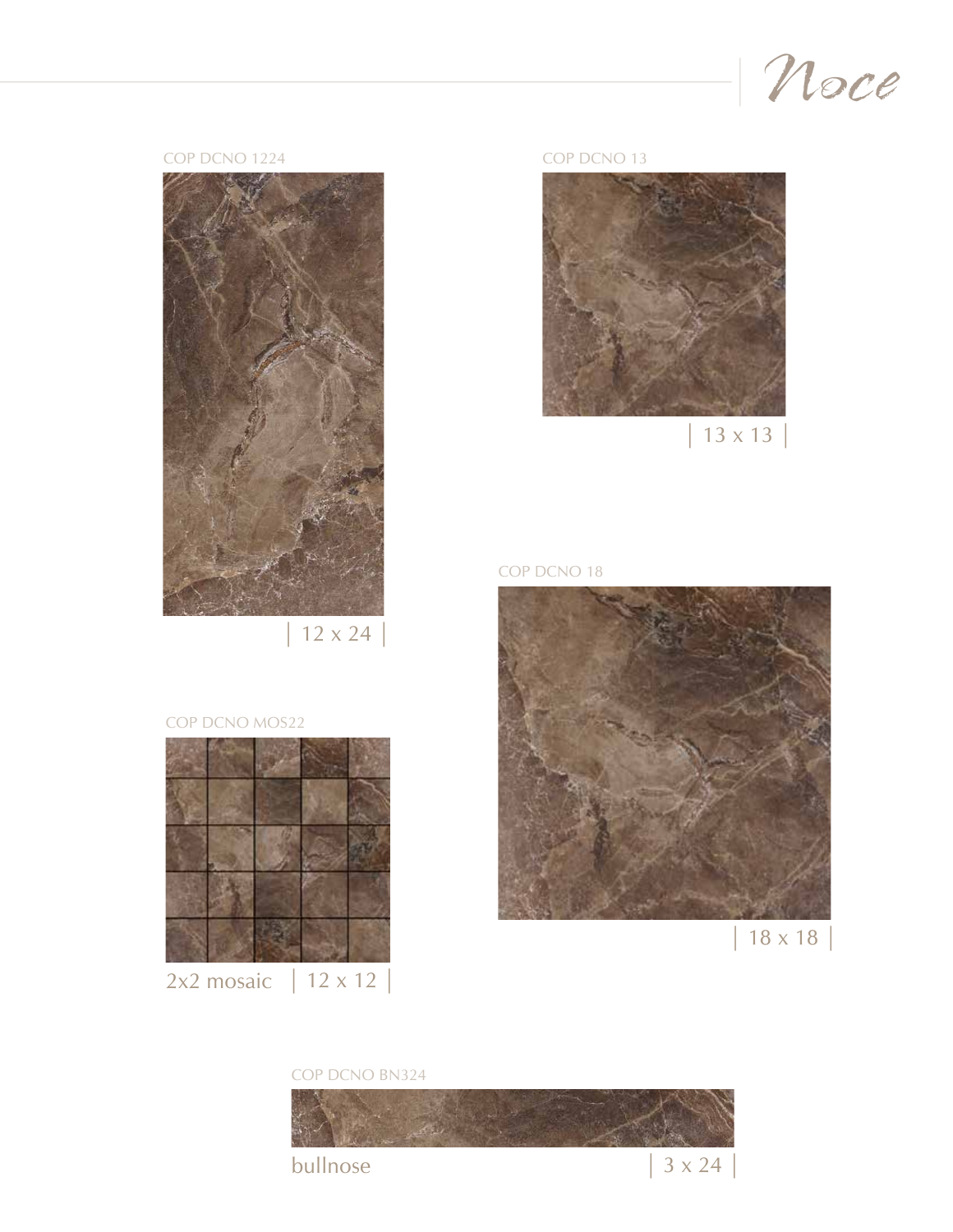

**WHITE • 12x24 (** *MARRON on left wall & floor* **)**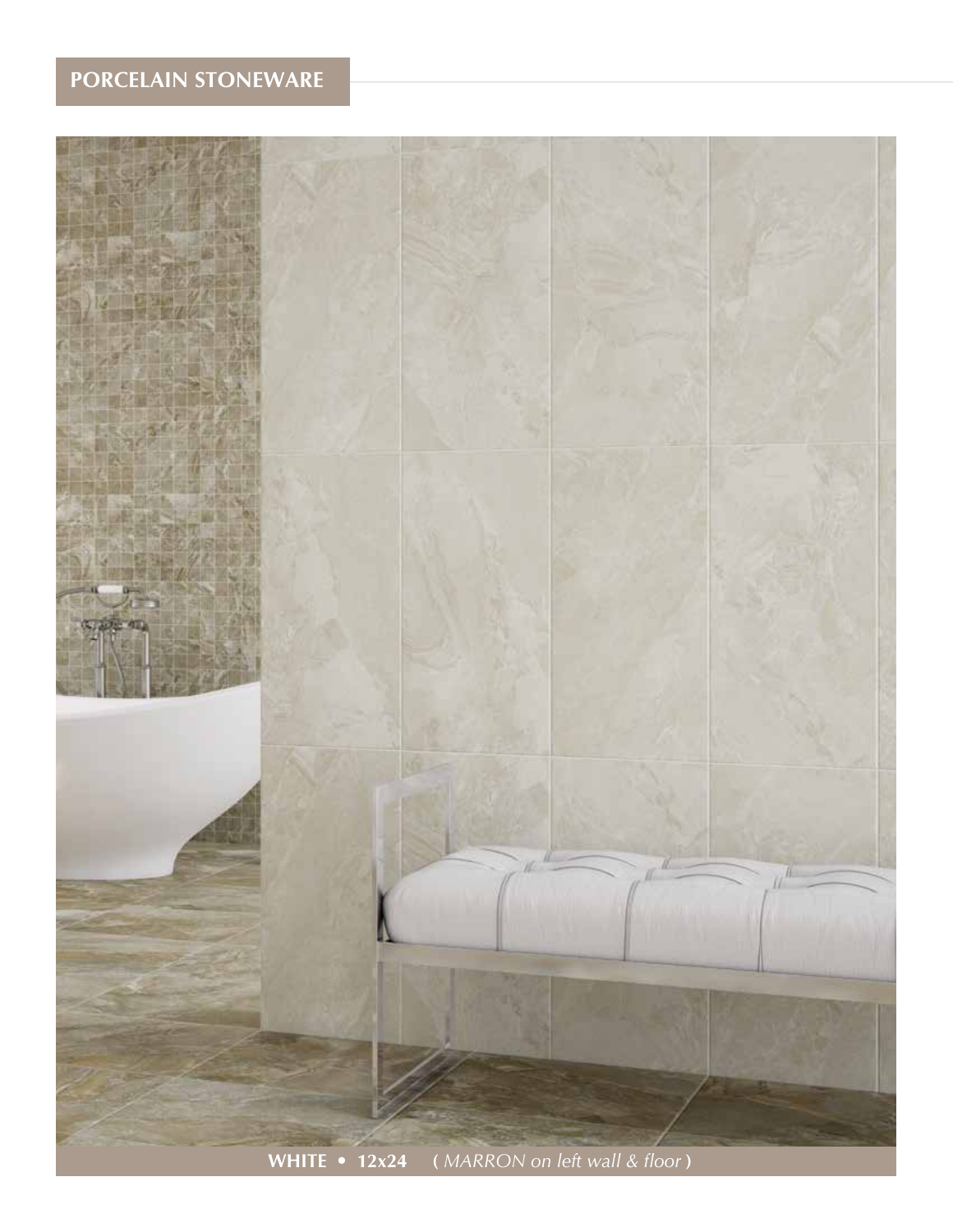





COP DCWH MOS22







| 18 x 18 |

COP DCWH 18



COP DCWH 1224 COP DCWH 13



White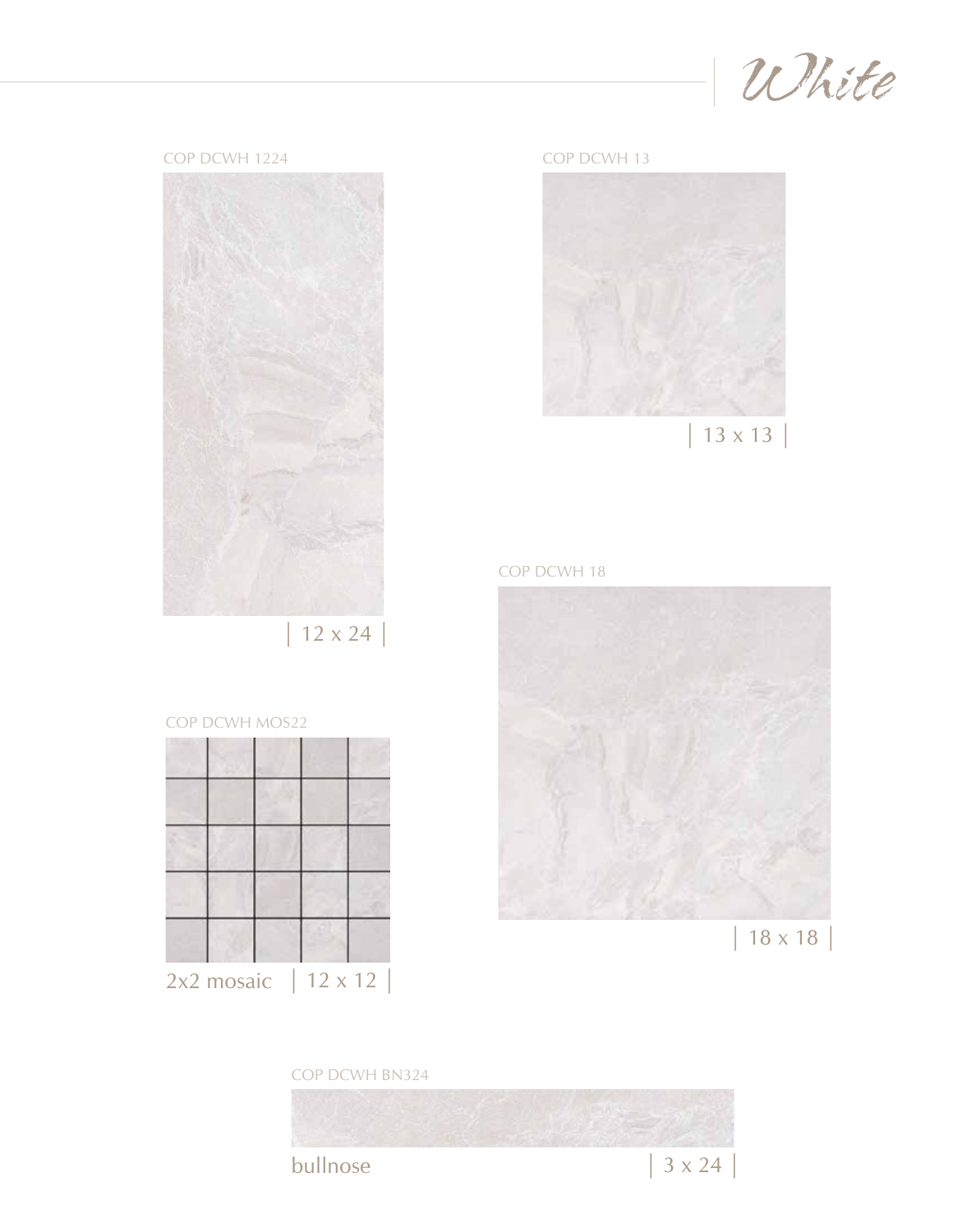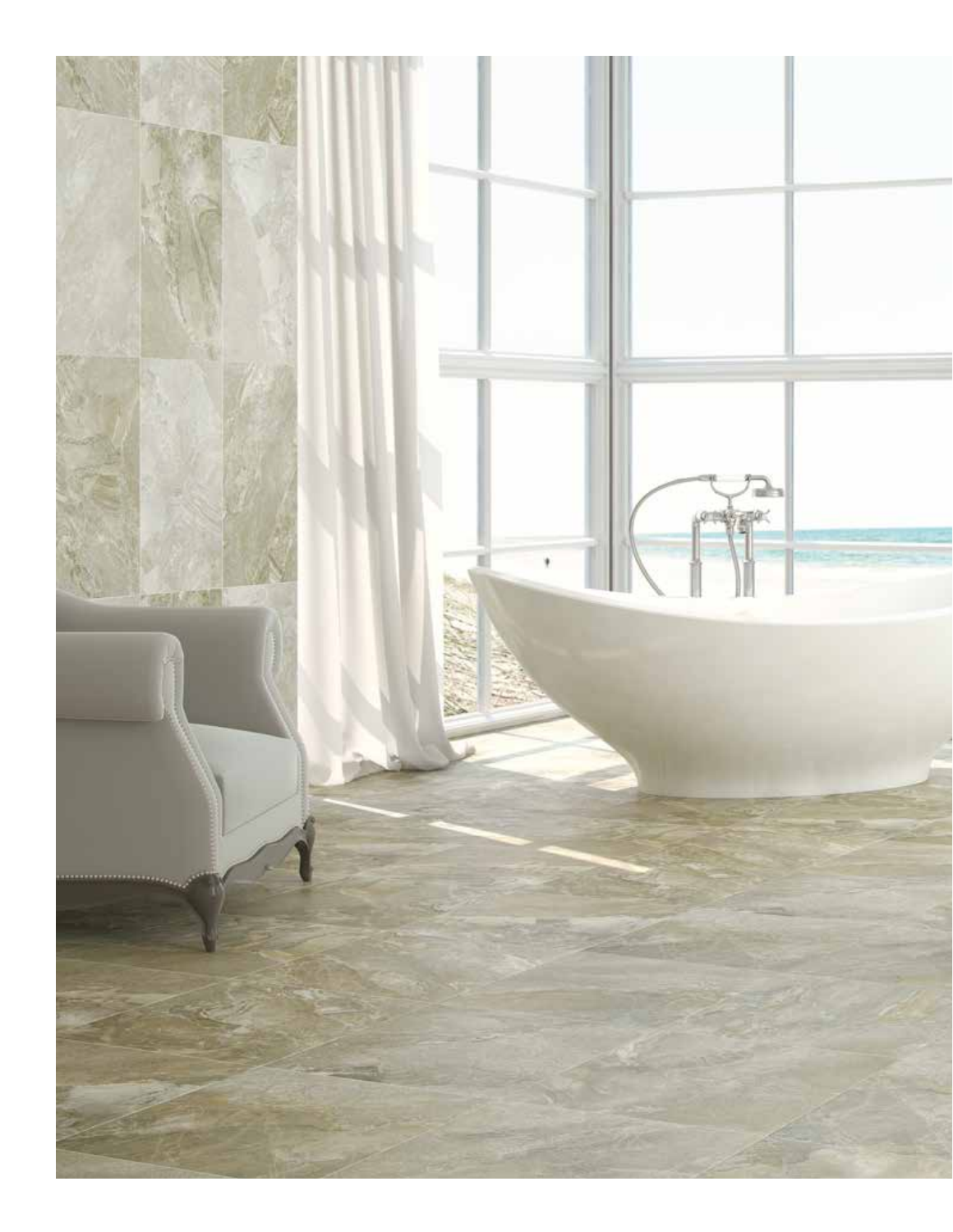